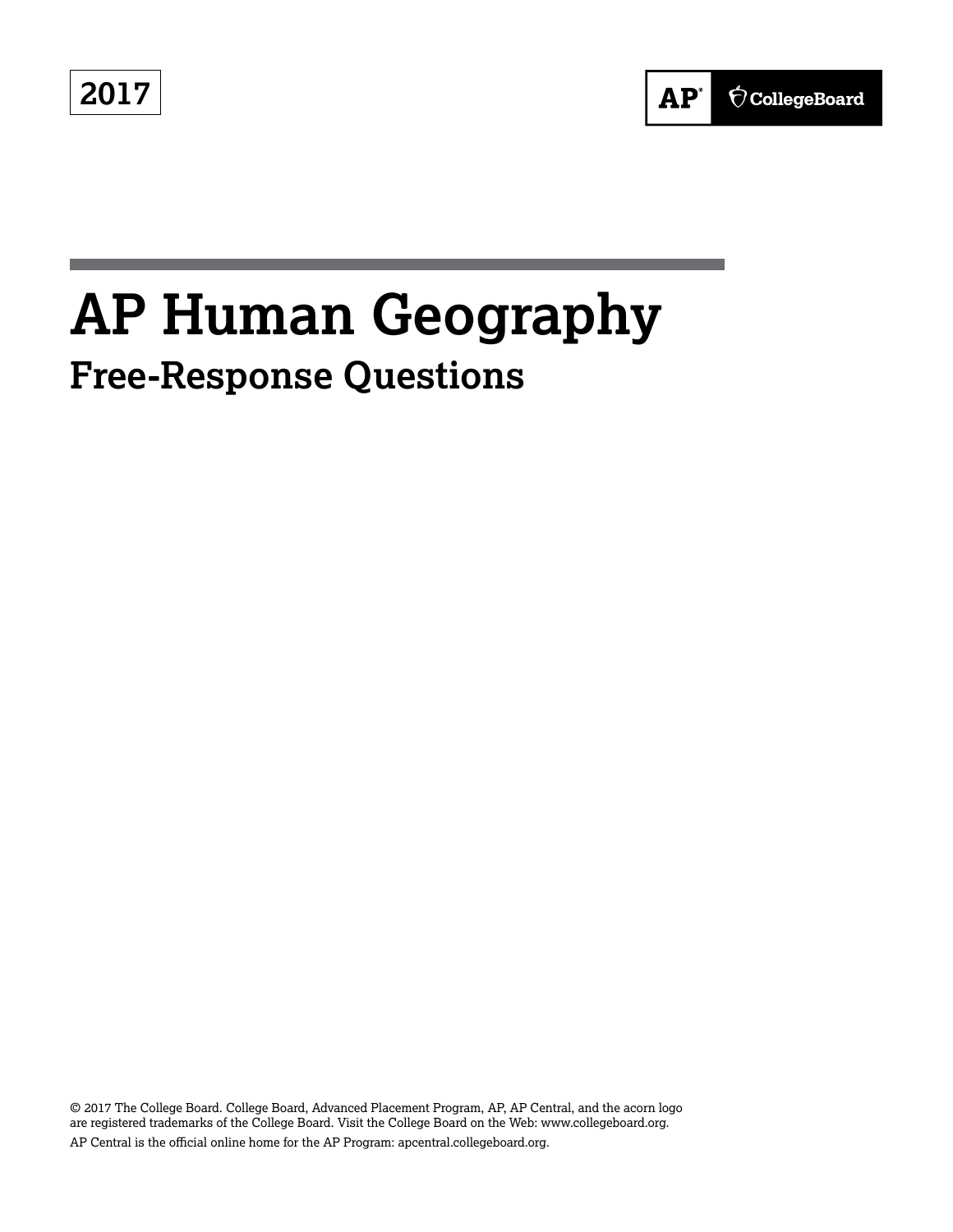# **2017 AP® HUMAN GEOGRAPHY FREE-RESPONSE QUESTIONS**

# **HUMAN GEOGRAPHY SECTION II Time—75 minutes Percent of total score—50**

**Directions:** You have **75 minutes** to answer all three of the following questions. It is recommended that you spend approximately one-third of your time (25 minutes) on each question. It is suggested that you take up to 5 minutes of this time to plan and outline each answer. You may use the unlined space below each question for notes. Be sure to write your answers on the lined pages immediately following each question.

- 1. In the last half of the twentieth century some United States cities experienced decline due to deindustrialization and loss of population due to suburbanization. To counteract the inner city decline, urban planners have embraced New Urbanism and mixed-use development to attract residents back to the city.
	- A. Identify TWO goals of the New Urbanism movement.
	- B. Explain the difference between mixed-use development and traditional zoning practices.
	- C. Explain TWO benefits of mixed-use development in promoting urban growth.
	- D. Explain TWO criticisms of New Urbanism.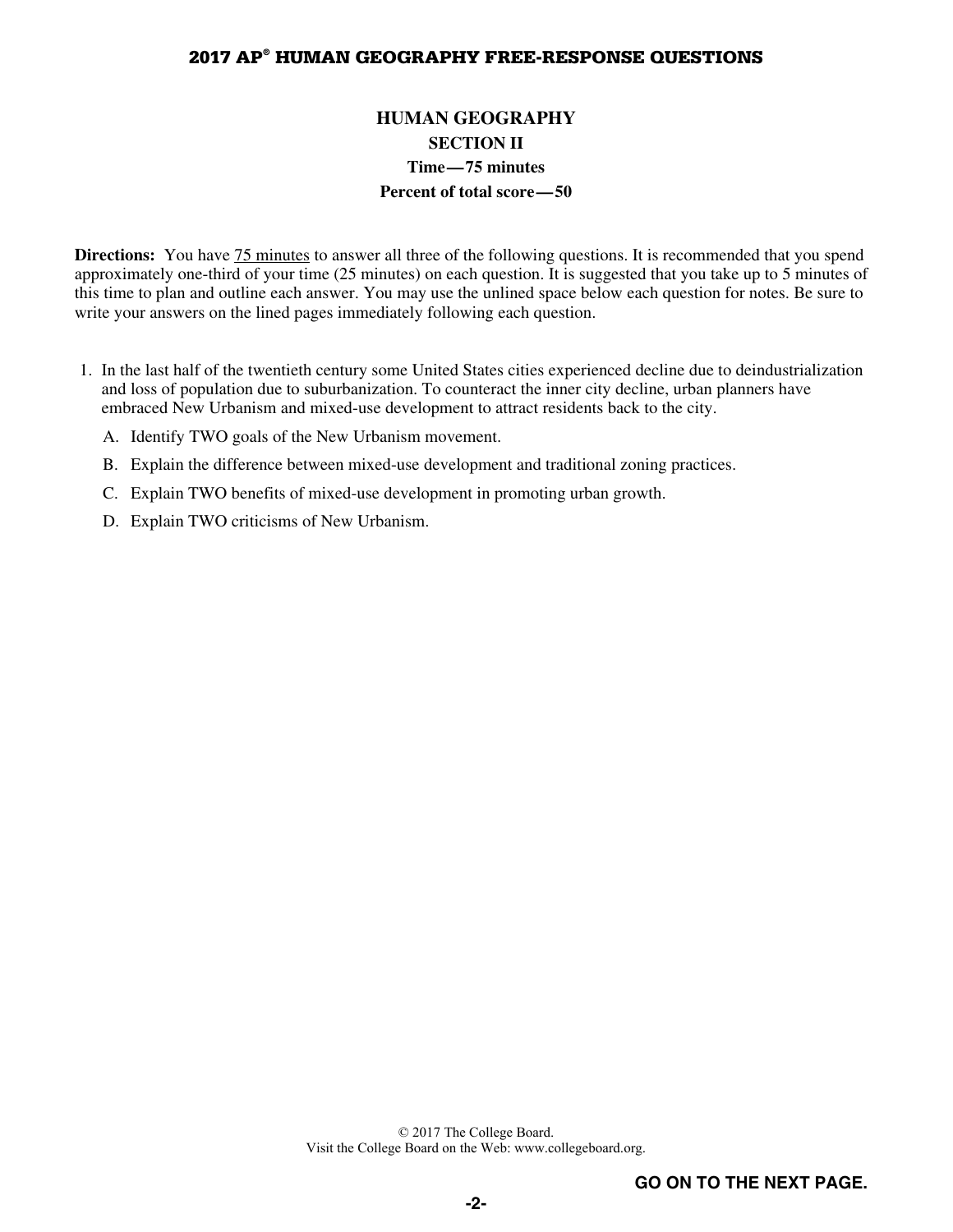# **2017 AP® HUMAN GEOGRAPHY FREE-RESPONSE QUESTIONS**

#### **RATE OF NATURAL INCREASE, 2014**



Source: Population Reference Bureau

- 2. The map shows rates of natural increase in human population.
	- A. Identify the world region on the map with the highest rates of natural increase.
	- B. Using the region identified in part A, explain THREE factors that contribute to high population growth rates.
	- C. Describe ONE economic incentive that a country with a high population growth rate could use to decrease population growth, and identify ONE potential impact of this strategy.
	- D. Describe ONE social program or policy that a country with a high population growth rate could use to decrease population growth, and identify ONE potential impact of this strategy.